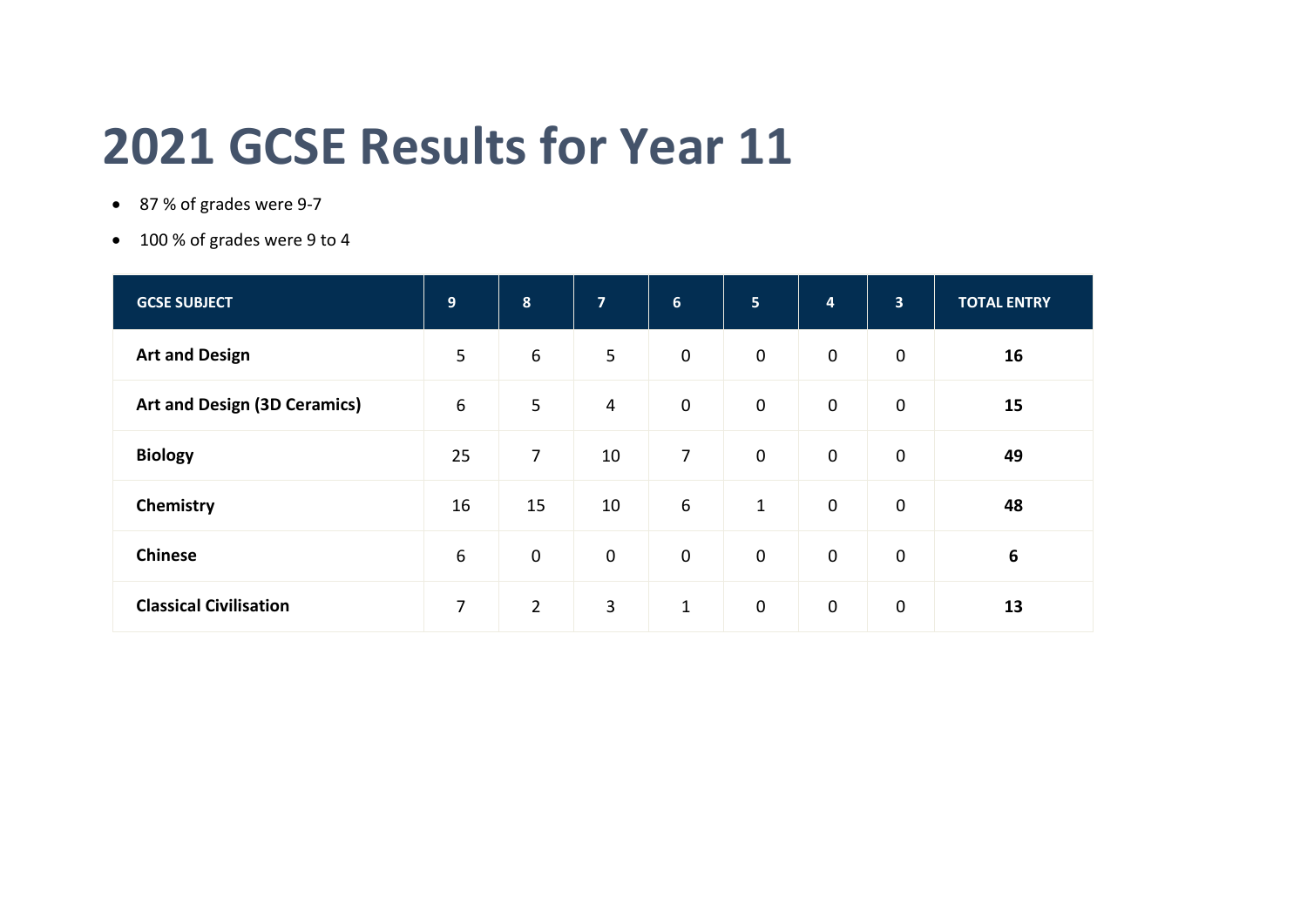| <b>GCSE SUBJECT</b>       | $9\,$            | $\boldsymbol{8}$ | $\overline{7}$ | $6\phantom{a}$ | 5              | $\overline{\mathbf{4}}$ | 3 <sup>1</sup>      | <b>TOTAL ENTRY</b> |  |
|---------------------------|------------------|------------------|----------------|----------------|----------------|-------------------------|---------------------|--------------------|--|
| <b>Drama</b>              | $\overline{4}$   | 5                | 3              | $\pmb{0}$      | $\pmb{0}$      | $\mathbf 0$             | $\pmb{0}$           | 12                 |  |
| <b>English Language</b>   | 20               | 16               | 15             | 3              | $\overline{2}$ | $\mathbf 0$             | $\pmb{0}$           | 56                 |  |
| <b>English Literature</b> | 11               | 13               | 24             | 5              | $\overline{2}$ | $1\,$                   | $\mathbf 0$         | 56                 |  |
| <b>Food and Nutrition</b> | $\mathbf 1$      | $\mathbf 1$      | $\overline{2}$ | $\overline{2}$ | $\mathbf 1$    | $\mathbf{1}$            | $\mathbf 0$         | 8                  |  |
| French                    | 13               | $\overline{2}$   | $\overline{4}$ | $\overline{2}$ | $\overline{2}$ | $\mathbf 0$             | $\mathbf 0$         | 23                 |  |
| Geography                 | $\overline{7}$   | $\overline{7}$   | 10             | $\overline{2}$ | $\pmb{0}$      | $\mathbf 0$             | $\mathsf{O}\xspace$ | 26                 |  |
| <b>History</b>            | 10               | $\overline{4}$   | $\overline{3}$ | $\pmb{0}$      | $\mathbf 1$    | $\pmb{0}$               | $\mathbf 0$         | 18                 |  |
| Latin                     | $\overline{3}$   | $\mathbf 1$      | $\overline{2}$ | $\overline{4}$ | $\pmb{0}$      | $\mathbf{1}$            | $\mathbf 0$         | 11                 |  |
| <b>Mathematics</b>        | 18               | 20               | 10             | 13             | $\pmb{0}$      | $\overline{2}$          | $\pmb{0}$           | 63                 |  |
| <b>Music</b>              | $\boldsymbol{6}$ | $\mathbf 1$      | $\mathbf 0$    | $\mathbf 1$    | $\pmb{0}$      | $\pmb{0}$               | $\pmb{0}$           | ${\bf 8}$          |  |
| <b>Physical Education</b> | 5                | $\mathbf 1$      | $\mathbf 0$    | $\pmb{0}$      | $\pmb{0}$      | $\pmb{0}$               | $\pmb{0}$           | 6                  |  |